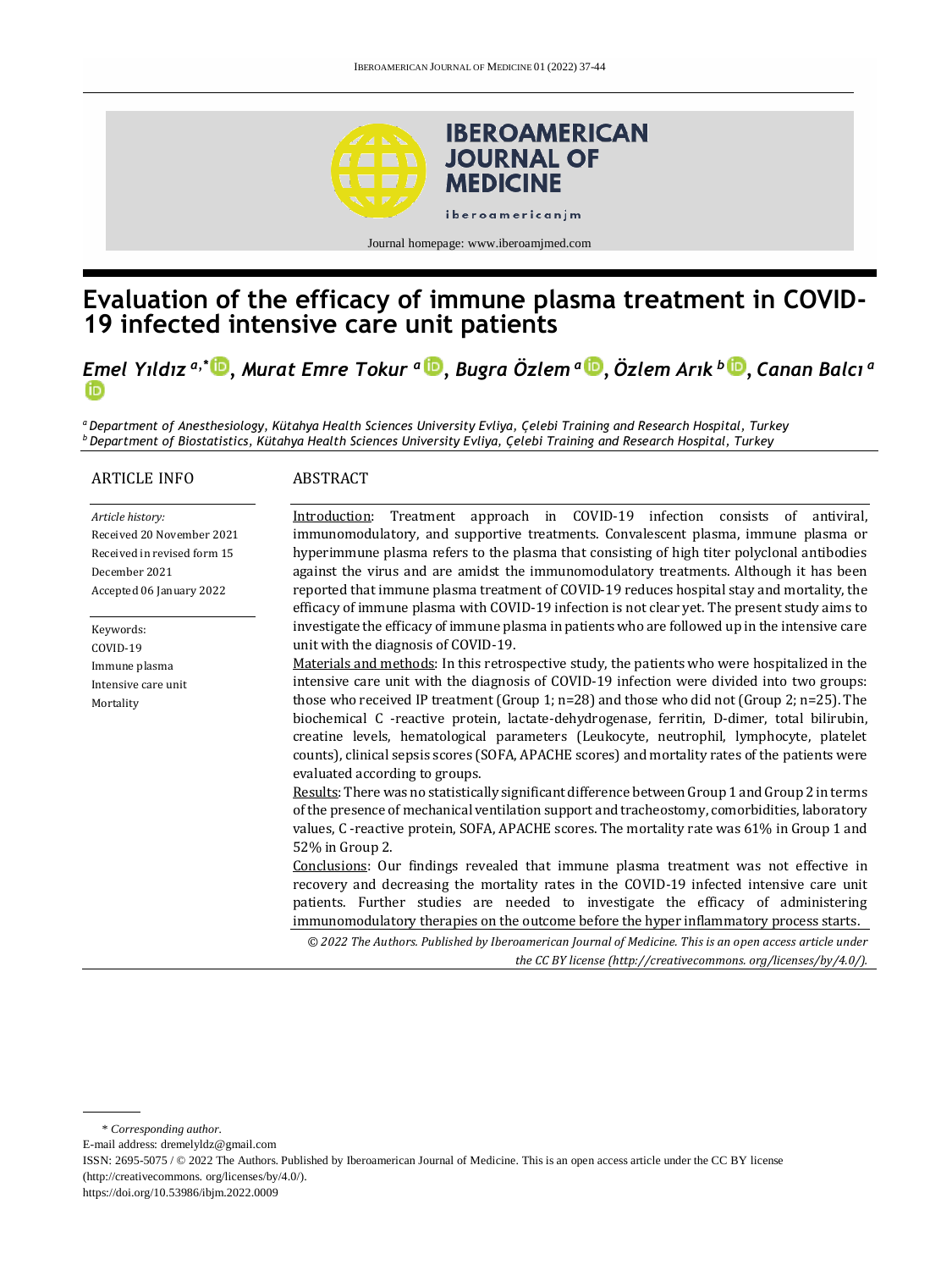### **Evaluación de la eficacia del tratamiento con plasma inmune en pacientes de la unidad de cuidados intensivos infectados por COVID-19**

| INFO. ARTÍCULO                                                                                                                    | <b>RESUMEN</b>                                                                                                                                                                                                                                                                                                                                                                                                                                                                                                                                                                                                                                                                                                                                                                                                                                                                                                                |
|-----------------------------------------------------------------------------------------------------------------------------------|-------------------------------------------------------------------------------------------------------------------------------------------------------------------------------------------------------------------------------------------------------------------------------------------------------------------------------------------------------------------------------------------------------------------------------------------------------------------------------------------------------------------------------------------------------------------------------------------------------------------------------------------------------------------------------------------------------------------------------------------------------------------------------------------------------------------------------------------------------------------------------------------------------------------------------|
| Historia del artículo:<br>Recibido 20 Noviembre 2021<br>Recibido en forma revisada 15<br>Diciembre 2021<br>Aceptado 06 Enero 2022 | Introducción: El enfoque de tratamiento en la infección por COVID-19 consiste en tratamientos<br>antivirales, inmunomoduladores y de apoyo. El plasma de convalecencia, el plasma inmune o<br>el plasma hiperinmune se refieren al plasma que consiste en anticuerpos policlonales de alto<br>título contra el virus y se encuentra en medio de los tratamientos inmunomoduladores. Aunque<br>se ha informado que el tratamiento con plasma inmune de COVID-19 reduce la estancia<br>hospitalaria y la mortalidad, la eficacia del plasma inmune con la infección por COVID-19 aún                                                                                                                                                                                                                                                                                                                                            |
| Palabras clave:                                                                                                                   | no está clara. El presente estudio tiene como objetivo investigar la eficacia del plasma inmune                                                                                                                                                                                                                                                                                                                                                                                                                                                                                                                                                                                                                                                                                                                                                                                                                               |
| COVID-19                                                                                                                          | en pacientes que son seguidos en la unidad de cuidados intensivos con el diagnóstico de COVID-                                                                                                                                                                                                                                                                                                                                                                                                                                                                                                                                                                                                                                                                                                                                                                                                                                |
| Plasma inmune                                                                                                                     | 19.                                                                                                                                                                                                                                                                                                                                                                                                                                                                                                                                                                                                                                                                                                                                                                                                                                                                                                                           |
| Unidad de Cuidados Intensivos                                                                                                     | Materiales y métodos: En este estudio retrospectivo, los pacientes que fueron hospitalizados                                                                                                                                                                                                                                                                                                                                                                                                                                                                                                                                                                                                                                                                                                                                                                                                                                  |
| Mortalidad                                                                                                                        | en la unidad de cuidados intensivos con el diagnóstico de infección por COVID-19 se dividieron<br>en dos grupos: los que recibieron tratamiento IP (Grupo 1; n = 28) y los que lo hicieron. no<br>(Grupo 2; n = 25). La proteína C reactiva bioquímica, lactato-deshidrogenasa, ferritina, dímero<br>D, bilirrubina total, niveles de creatina, parámetros hematológicos (recuentos de leucocitos,<br>neutrófilos, linfocitos, plaquetas), puntuaciones de sepsis clínica (puntuaciones SOFA,<br>APACHE) y tasas de mortalidad de los pacientes fueron evaluados según grupos.<br>Resultados: No hubo diferencia estadísticamente significativa entre el Grupo 1 y el Grupo 2 en<br>cuanto a la presencia de soporte ventilatorio mecánico y traqueotomía, comorbilidades,<br>valores de laboratorio, proteína C reactiva, SOFA, puntajes APACHE. La tasa de mortalidad fue<br>del 61% en el grupo 1 y del 52% en el grupo 2. |
|                                                                                                                                   | Conclusiones: Nuestros hallazgos revelaron que el tratamiento con plasma inmune no fue<br>efectivo en la recuperación y la disminución de las tasas de mortalidad en los pacientes de la<br>unidad de cuidados intensivos infectados por COVID-19. Se necesitan más estudios para<br>investigar la eficacia de la administración de terapias inmunomoduladoras sobre el resultado<br>antes de que comience el proceso hiperinflamatorio.                                                                                                                                                                                                                                                                                                                                                                                                                                                                                      |
|                                                                                                                                   | @ 2022 Los Autores, Publicado por Iberoamerican Journal of Medicine, fisto es un artículo en acceso abjecto                                                                                                                                                                                                                                                                                                                                                                                                                                                                                                                                                                                                                                                                                                                                                                                                                   |

*© 2022 Los Autores. Publicado por Iberoamerican Journal of Medicine. Éste es un artículo en acceso abierto bajo licencia CC BY (http:/[/creativecommons. org/licenses/by/4.0/\)](https://creativecommons.org/licenses/by/4.0/).*

HOW TO CITE THIS ARTICLE: Yildiz E, Tokur ME, Özlem B, Arik Ö, Baldi C. Evaluation of the efficacy of immune plasma treatment in COVID-19 infected intensive care unit patients. Iberoam J Med. 2022;4(1):37-44. doi[: 10.53986/ibjm.2022.0009.](https://doi.org/10.53986/ibjm.2022.0009)

## **1. INTRODUCTION**

The coronavirus disease 2019 (COVID-19), which started in Wuhan, China, spread worldwide. This novel coronavirus had been named Severe Acute Respiratory Syndrome Coronavirus 2 (SARS-CoV-2) by the International Virus Taxonomy Committee [1]. On February 11, 2020, the disease was officially named COVID-19 by the World Health Organization (WHO) [2]. According to WHO data, approximately 275 million cases and 5 million deaths had been reported until 3 January 2021- 22 December 2021 [3]. Mortality in COVID-19 is higher than seasonal flu, which has a generally less than 0.1% mortality rate. Smoking, chronic obstructive pulmonary disease (COPD), diabetes mellitus (DM), hypertension (HT), cardiovascular diseases (CVD) and a history of malignant findings are also the risk factors that increase mortality in COVID-19 [2, 3].

To this date, no drugs have been approved to treat or prevent

COVID-19. All treatment is planned according to experience. In the treatment of COVID-19, antiviral treatments are used as well as immunosuppressive and immunomodulatory treatments [4]. Immune plasma (IP) IP is one of the immunomodulatory treatments used in the treatment of COVID-19, which is a passive antibody treatment and occurs against the virus in the blood of a person who has had COVID-19 infection, has been evaluated as a promising and potential treatment option since the beginning of the COVID-19 pandemic [5]. On March 24, 2020, the Food and Drug Administration (FDA) approved IP treatment for critical COVID-19 patients as long as their approval is obtained. IP has previously been shown to effectively treat H1N1, SARS, and MERS viruses [6]. According to the FDA, eligible IP recipients are COVID-19 positive patients with severe or life-threatening complications (Table 1). The life-threatening complications are considered to include pulmonary failure, septic shock, multiorgan failure, or dysfunction [7].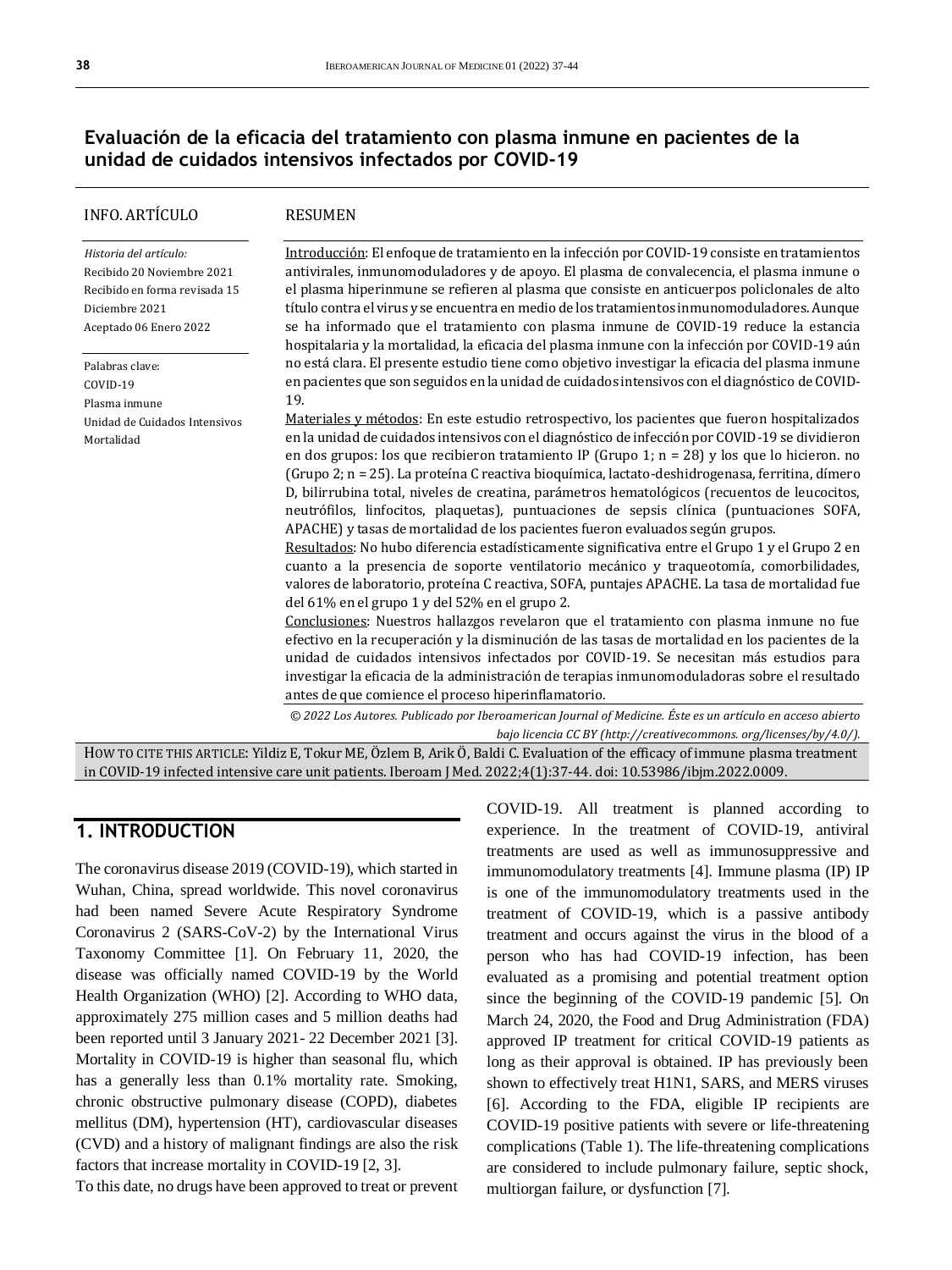| Table 1: Ministry of Health IP treatment updated guidelines [8, 9]                    |                                                                                                                                                                                                                                                                                                         |                                                                                                                                                                                                                                                                                                                                                                                                                                                                                 |  |  |  |
|---------------------------------------------------------------------------------------|---------------------------------------------------------------------------------------------------------------------------------------------------------------------------------------------------------------------------------------------------------------------------------------------------------|---------------------------------------------------------------------------------------------------------------------------------------------------------------------------------------------------------------------------------------------------------------------------------------------------------------------------------------------------------------------------------------------------------------------------------------------------------------------------------|--|--|--|
| <b>COVID-19 immune (convalescent)</b><br>plasma supply and clinical use<br>guidelines | <b>April-June 2020</b>                                                                                                                                                                                                                                                                                  | October 2020                                                                                                                                                                                                                                                                                                                                                                                                                                                                    |  |  |  |
| Date of onset after symptom                                                           | $7-14$ days                                                                                                                                                                                                                                                                                             | Within seven days at the latest                                                                                                                                                                                                                                                                                                                                                                                                                                                 |  |  |  |
| <b>Indications</b>                                                                    | Persistent fever (7 days)<br>Lung infiltration of $>50\%$ within 24-48<br>hours.<br>Respiratory frequency $\geq$ 30/minute,<br>PaO2/FiO2 <300 mm Hg,<br>5 L/minute despite nasal oxygen support<br>$SpO2 < 90\%$ .<br>5 L/min Pao2 <70 mm Hg despite nasal<br>oxygen support.                           | being over the age of 60, or<br>Being between the ages of 18-60 and<br>having serious comorbidities (cancer,<br>COPD, cardiovascular disease,<br>hypertension, diabetes mellitus) or<br>Being between the ages of 18-60, using<br>drugs that suppress the immune<br>system/having a disease that suppresses<br>the immune system;<br>Absence of pneumonia signs.                                                                                                                |  |  |  |
| Immune plasma administration in<br>critically ill patients                            | Mechanical ventilation need,<br>Minimum 2 point increase in SOFA score,<br>Vasopressors need,<br>Patients with an expected rapid clinical<br>progression and poor prognostic<br>parameters (severe lymphopenia; high<br>CRP; high sedimentation, ferritin, LDH,<br>or d-dimer).<br>Recommended for use. | Recommended to be given before the need<br>for intensive care develops.<br>Its use is not recommended after the onset<br>of symptoms with cytokine storm stands<br>out (findings such as persistent fever<br>despite treatment, persistently high or<br>increasing CRP and ferritin values,<br>cytopenias in the form of high D-dimer,<br>lymphopenia, and thrombocytopenia,<br>impairment in liver function tests,<br>hypofibrinogenemia or increased<br>triglyceride values). |  |  |  |

*PaO2: Partial pressure of oxygen in arterial blood; FiO2: Fraction of inspired oxygen; SpO2: Oxygen saturation; SOFA: Sequential Organ Failure Assessment; CRP: C-reactive protein; LDH: Lactate-dehydrogenase COPD: Chronic obstructive pulmonary disease.*

Studies on the efficacy of IP in previous pandemics in the literature have found that it reduces the rate of hospitalization and mortality. Although IP can be therapeutic in critically ill COVID-19 patients, clinical benefit is not yet known despite its usage.

Our study aims to determine the effectiveness of IP in patients diagnosed with COVID-19 that we followed in the ICU.

## **2. MATERIALS AND METHODS**

To conduct the study, ethics committee approval was obtained from Kütahya Health Sciences University, Non-Interventional Ethics Committee with the decree number 2021/02-23, dated 09.02.2021. In this retrospective study, the patients who were hospitalized in the 8-bed pandemic ICU with the diagnosis of COVID-19 infection between April 2020 and July 2020, were included. The patients were divided into two groups, those who received IP treatment (Group 1;  $n=28$ ) and those who did not (Group 2;  $n=25$ ). The data of patients were retrospectively scanned from the patient files and the hospital automation system. The age, gender, and comorbid diseases of the patients were examined. It was recorded whether the patient needed

mechanical ventilation, the number of days the patient received mechanical ventilation support, and whether the tracheostomy was performed. The hospitalization duration in the ICU, the Acute Physiology and Chronic Health Evaluation (APACHE) scoring, and the Sequential Organ Failure Assessment (SOFA) scoring, and mortality status of the patients were determined. The biochemical C-reactive protein (CRP), lactate-dehydrogenase (LDH), ferritin, Ddimer, total bilirubin, creatine levels, hematological parameters (leukocyte, neutrophil, lymphocyte, platelet counts), clinical sepsis scores, (SOFA, APACHE scores), and mortality rates of the patients were evaluated according to groups. Voluntary standard donor selection criteria from which immune plasma to be used in the treatment of COVID-19 will be procured were made in accordance with the instructions of the "Ulusal Kan ve Kan Bileşenleri Hazırlama, Kullanım ve Kalite Güvencesi Rehberi" and "European Medicines and Health Services Quality Directorate (EDQM)" [10].

Immune plasma taken from the donor by apheresis method; It can be stored for 3 years by freezing below -25 degrees. In patients for whom immune plasma therapy was planned, serum IgA levels were measured. It was found to be normal. Immune plasma to be given to the patients in Group 1 was melted from the frozen state to the appropriate temperature and given through a large intravenous intravenous line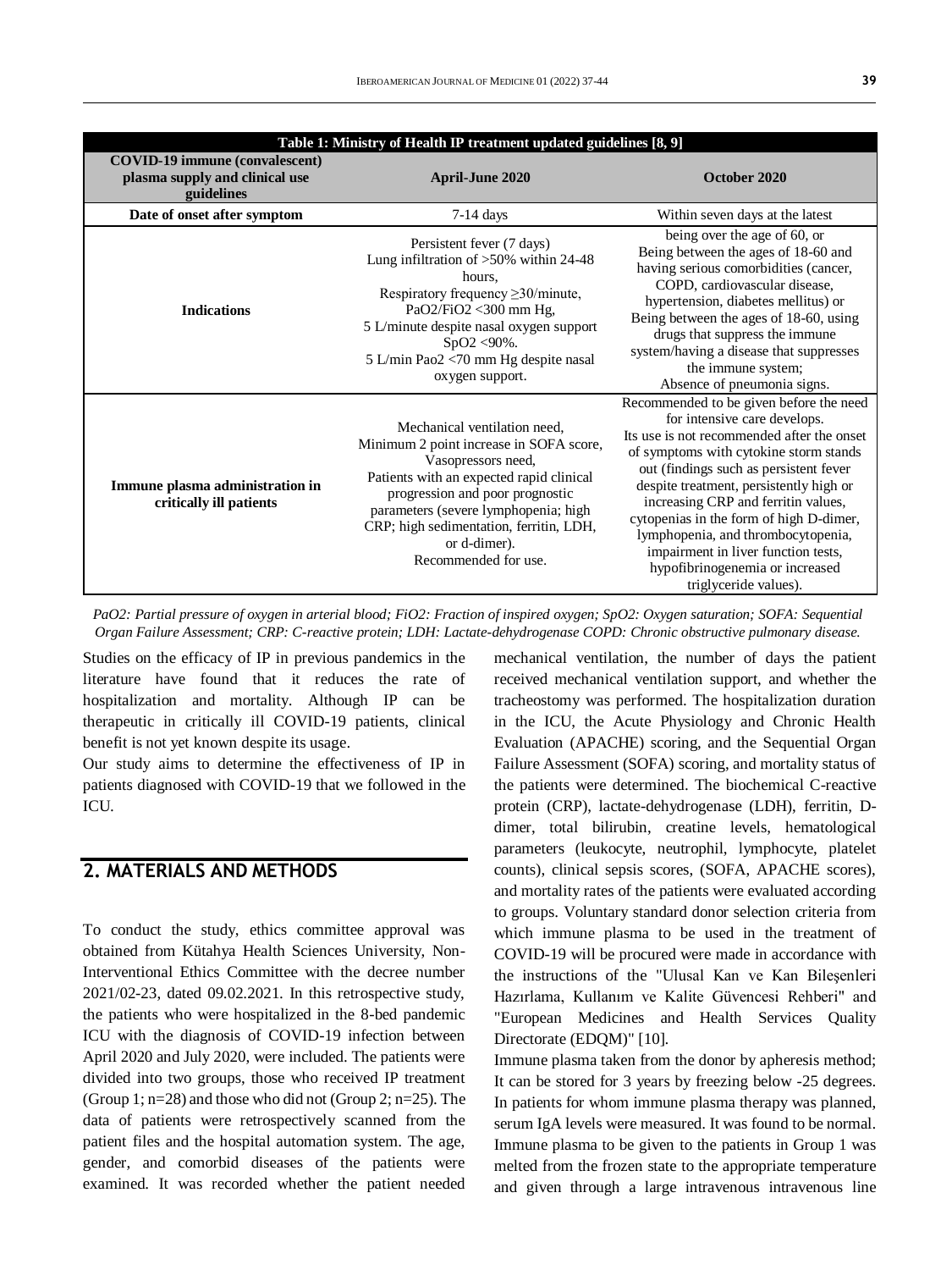| Table 2: Demographic characteristics (age-gender) mechanical ventilation support, presence of tracheostomy, comorbidity,<br>the first day of immune plasma administration, mortality |                            |                           |         |  |
|--------------------------------------------------------------------------------------------------------------------------------------------------------------------------------------|----------------------------|---------------------------|---------|--|
| <b>Variables</b>                                                                                                                                                                     | Group $1(n=28)$            | Group $2(n=25)$           | p-value |  |
| Age (min-max range)                                                                                                                                                                  | $67.35 \pm 11.56$ (41-94)  | $70.64 \pm 13.61$ (39-99) | 0.347   |  |
| Gender $(n \, 0\%)$                                                                                                                                                                  |                            |                           |         |  |
| Male                                                                                                                                                                                 | $17(60.70\%)$              | $10(40\%)$                | 0.132   |  |
| Female                                                                                                                                                                               | 11 (39.30%)                | 15 (60%)                  |         |  |
| Mechanical ventilation $(n \, 0\%)$                                                                                                                                                  |                            |                           |         |  |
| Yes                                                                                                                                                                                  | $16(57.10\%)$              | 13 (52%)                  | 0.707   |  |
| N <sub>O</sub>                                                                                                                                                                       | 12 (42.90%)                | 12 (48%)                  |         |  |
| Tracheostomy $(n \, (%)$                                                                                                                                                             |                            |                           |         |  |
| Yes                                                                                                                                                                                  | $3(10.70\%)$               | $0(0\%)$                  | 0.092   |  |
| No                                                                                                                                                                                   | 25 (89.30%)                | 25 (100%)                 |         |  |
|                                                                                                                                                                                      | Alzheimer, DM,             | Alzheimer, CAD, CHF,      |         |  |
| <b>Comorbid disease</b>                                                                                                                                                              | Hypothyroidism, Silicosis, | DM, HT, COPD, CRF,        | 0.478   |  |
|                                                                                                                                                                                      | CAH, RA, SVO, COPD         | RA, SVO, Parkinson        |         |  |
| Immune plasma administration day (min-max range)                                                                                                                                     | $7.46 \pm 4.54(1-20)$      |                           |         |  |
| Deceased $(n \, 0\%)$                                                                                                                                                                | 17 (60.70%)                | 13 (52%)                  | 0.523   |  |
| <b>Inpatient Clinic (n <math>(\frac{9}{6})</math>)</b>                                                                                                                               | 11 (39.30%)                | 12 (48%)                  |         |  |

*Age and immune plasma values are expressed as mean ± standard deviation. P value statistically significant: p<0.05. CAD: Coronary Artery Disease; CHF: Congestive Heart Failure; DM: Diabetes Mellitus; HT: Hypertension; COPD: Chronic obstructive pulmonary disease; CRF: Chronic Renal Failure; RA: Rheumatoid Arthritis; CV: Cardiovascular event.*

within 30 minutes. IP was administered in group 1 on the 7th day of hospitalization (min: 1, max: 20) in intensive care. It was found that two doses of IP were administered to the patients is 200 millilitersin group 1 with an interval of 48 hours. The results were checked after the second dose of IP. The minimum recommended dose for a patient is 200 millilitres that had a neutralized antibody titer of at least 1:640 of COVID-19 immuneplasma unit.1 unit per day, 1-2 doses at 48 hours intervals, maximum 3 doses (600 millilitres) if necessary is in the form [9]. The patients in group 2 were those who were not given immune plasma.

The COVID-19 diagnosis was made according to WHO COVID-19 diagnostic criteria [2]. A COVID-19 polymerase chain reaction (PCR) test positivity from an upper respiratory tract swab sample, being 18 years of age and older, having symptoms for COVID-19 (fever, cough, shortness of breath patients) as conditions chosen and included in the study. The patients who do not meet these criteria are excluded from the study.

### **2.1. STATISTICAL ANALYSIS**

In order to obtain the results in the tables, which contains the demographic characteristics, laboratory values, clinical and treatment characteristics of the study, a two-sample t-test was used for variables that provided parametric test assumptions such as the normal distribution assumption, and Mann-Whitney U test for non-parametric and variables which the assumption was not provided. Also, through chisquare test analysis (Pearson chi-square, Phi, Cramer's V, Contingency Coefficient) conditions such as relationship and difference between categorical variables were examined

(\*p<0.05). While the mean and standard deviation values of the variables were presented in the data, which the twosample t-test was performed, in the data where the Mann Whitney-U test was used, the median (median) and first quartile (25%) values of the variables were presented. In the study, variables, which were considered to valid for differences between groups, such as age, CRP, SOFA, Apache, Apache rate, and hospitalization duration in the intensive care unit (days) were evaluated with parametric tests and other variables with non-parametric tests. While evaluating the study's findings, IBM SPSS (Statistical Package for Social Sciences) Statistics 20 program was used for statistical analysis.

### **3. RESULTS**

Patients followed in the intensive care unit with the diagnosis of COVID-19 were included in the study. A power analysis of the study, which included 53 patients, was performed. Fifty-three patients who were followed up in the ICU with the diagnosis of COVID-19 were included in the study. Using the significance test of the difference between two independent means, the power of the test was calculated as 0.81 when the sample numbers were studied with 28 and 25 in the groups with an effect size of 0.8 and a significance level of 0.05 (95% confidence level). Supportive treatment and oxygen support were administered after all patients in both groups, which were admitted to the ICU. It was found that hydroxychloroquine and azithromycin were given as antiviral treatment. The mean age of the patients in both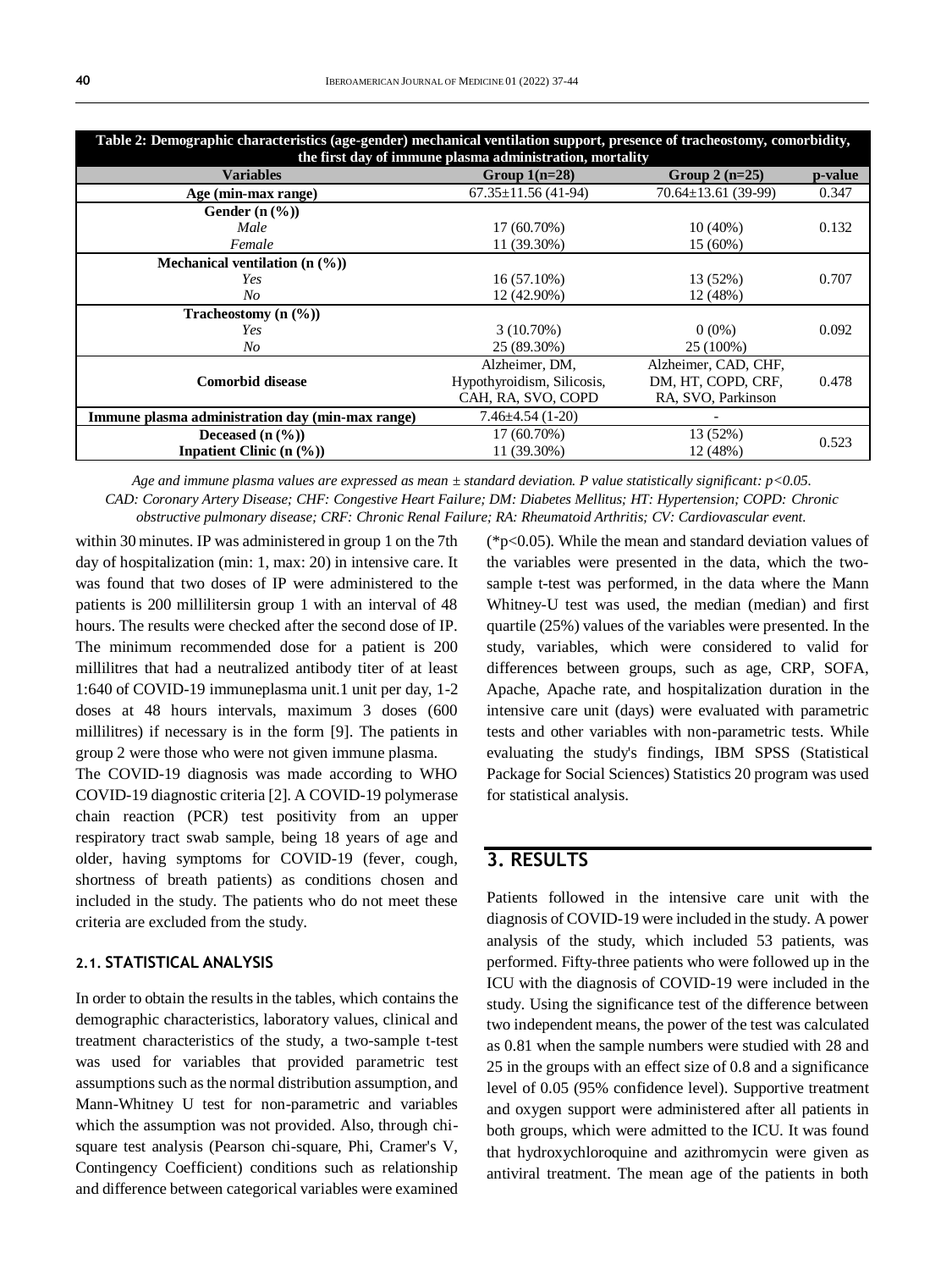groups was over 65 years. 60% and 40% of the patients were male in group 1 and group 2 respectively. There was no statistically significant difference between group1 and group 2 in terms of mean age values (p=0.347) and gender distribution of the individuals (p=0.132).

terms of mean CRP, SOFA, and Apache scores. There was a statistically significant difference between the two groups only in terms of the mean duration of hospitalization in the intensive care unit. The mean value of hospitalization duration in the intensive care unit was 13.9±6.8 days in

| Table 3: CRP, SOFA, APACHE, duration of hospitalization in the Intensive Care Unit |                            |                               |          |  |  |
|------------------------------------------------------------------------------------|----------------------------|-------------------------------|----------|--|--|
| <b>Variables</b>                                                                   | Group $1(n=28)$            | Group 2 $(n=25)$              | p-value  |  |  |
| $CRP$ (mg/L) (min-max range)                                                       | $145.10\pm99.52(2.22-342)$ | $126.38 \pm 95.84$ (8.83-354) | 0.490    |  |  |
| <b>SOFA</b>                                                                        | $7.14 \pm 4.60$ (1-13)     | $6.68\pm3.99(1-13)$           | 0.699    |  |  |
| <b>APACHE</b>                                                                      | $17.28 \pm 7.17(4-29)$     | $21.48 \pm 10.36(4-44)$       | 0.090    |  |  |
| APACHE (%)                                                                         | $31.60 \pm 20.04$ (5-67.1) | $41.28 \pm 28.18$ (5-94.8)    | 0.152    |  |  |
| Duration of hospitalization in intensive care (days)                               | $13.93\pm 6.85(2-31)$      | $5.40\pm4.65(1-17)$           | $0.000*$ |  |  |

*Values are expressed as mean ± standard deviation. P value statistically significant: \*p<0.05.*

*CRP: C-reactive protein; SOFA: Sequential Organ Failure Assessment; APACHE: Acute Physiology and Chronic Health Evaluation.*

While 57% of patients in group 1 had mechanical ventilation, 43% did not have mechanical ventilation. While 52% of the patients in group 2 had mechanical ventilation; 48% did not have mechanical ventilation.There was no statistically significant difference between the groups in terms of the mechanical ventilation support  $(p=0.707)$ . While 89% of the patients in group 1 did not have a tracheostomy; 11% had tracheostomy. Not all patients in group 2 had tracheostomy. No statistically significant difference was found between the groups in terms of the presence of tracheostomy  $(p=0.092)$ . When the patients' comorbid diseases were examined, there was no statistically significant difference between the two groups. Approximately 39% of the patients in group 1 and 40% of the patients in group 2 were transferred to the pandemic inpatient clinic. While 61% of the patients in group 1 died, the death rate was 52% in the group 2 (Table 2).

When the data in both groups were examined, there was no statistically significant difference between the two groups in group 1, while it was  $5.4\pm4.6$  in group 2 (Table 3).

No statistically significant difference was found in the monitored laboratory values of the patients in both groups (Table 4).There was no statistically significant change in the laboratory results of the patients in group 1.

### **4. DISCUSSION**

In terminology, convalescent plasma and hyperimmune plasma terms are used, and they refer to plasma consisting of high titer polyclonal antibodies against the virus. The antibodies found in IP may kill the virus in four ways. The first is viral neutralization by coating the virus. The second is the virolysis by activating the complement directly. The third is to facilitate the virus's uptake by immune cells, and the fourth is to promote the death of virus-infected cells [11]. Special laboratories and tests should control the antibody level in IP. However, this may not be possible for every

| Table 4: Laboratory values of patients |                                   |                                   |         |  |  |  |
|----------------------------------------|-----------------------------------|-----------------------------------|---------|--|--|--|
| <b>Variables</b>                       | Group $1(n=28)$                   | Group $2(n=25)$                   | p-value |  |  |  |
| <b>Mechanical ventilation (days)</b>   | $8\pm0(0-30)$                     | $1.5\pm0(0-12)$                   | 0.062   |  |  |  |
| LDH (u/L)                              | 412.50±321.50 (186-4557)          | 342±239.50 (121-949)              | 0.092   |  |  |  |
| WBC $(10^3/\text{uL})$                 | 11320±7932.50<br>$(4750 - 20720)$ | $10510 + 8410$<br>$(4350-35130)$  | 0.695   |  |  |  |
| Platelet $(10^3/\text{uL})$            | 211500+147500<br>(70000-557000)   | 237000+164500<br>$(21000-599000)$ | 0.762   |  |  |  |
| Lymphocyte/Neutrophil (%)              | $7.40 \pm 3.95$<br>$(1.90-69)$    | $6 + 4.75$<br>$(2.20 - 53.60)$    | 0.964   |  |  |  |
| Lymphocyte $(10^3/\text{uL})$          | 765±475 (190-2430)                | $800\pm445(290-3210)$             | 0.618   |  |  |  |
| Bilirubin (mg/dL)                      | $0.71 \pm 0.53$ (0.24-4.24)       | $0.65 \pm 0.43(0.30 - 3.67)$      | 0.845   |  |  |  |
| Create (mg/dL)                         | $0.93 \pm 0.70$ (0.52-5.82)       | $1.10\pm0.83(0.56-6.08)$          | 0.173   |  |  |  |
| $D$ -Dimer (ng/mL)                     | 1565.50±844.25 (0-7451)           | $1659\pm909$ (0-7659)             | 0.695   |  |  |  |
| Ferritin $(ug/L)$                      | $350.50 \pm 132.25(0-1411)$       | $172 \pm 52.50$ (0-1334)          | 0.236   |  |  |  |

*Values are expressed as median ± Q<sup>1</sup> (%25) as well as minimum and maximum range. P value statistically significant: \*p<0.05. LDH: Lactate-dehydrogenase; WBC: White blood count.*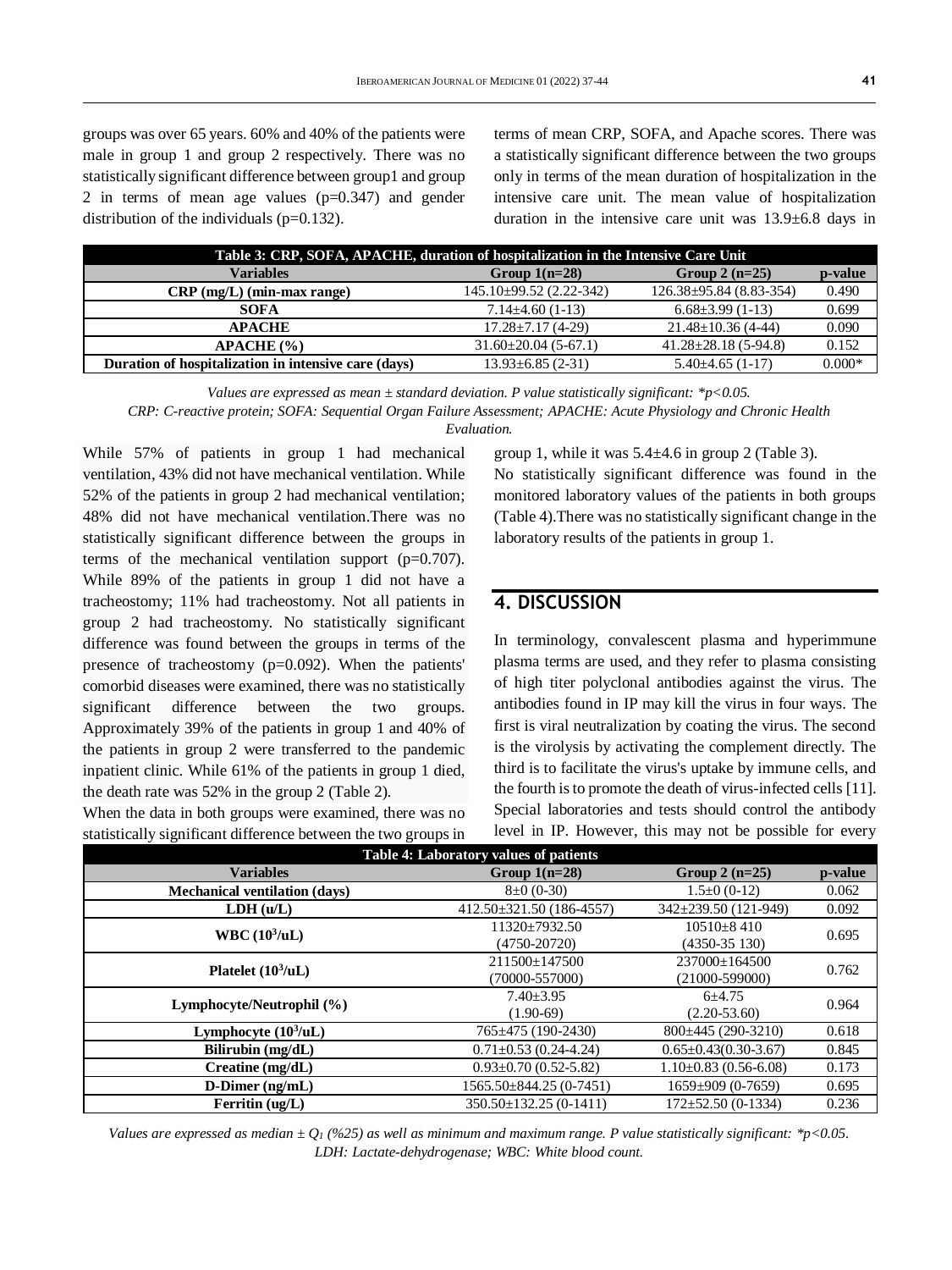medical center. IP treatment started quickly in a pandemic like COVID-19. It was impossible to know the antibody titer in IP, which administered to patients at the beginning of the pandemic [12]**.**We administered IP treatment to patients diagnosed with COVID-19, which hospitalized in intensive care, in line with the Ministry of Health guidelines (8-9). However, the minimum recommended dose for a patient is 200 millilitres that had a neutralized antibody titer of at least 1:640of COVID-19 immune plasma unit. Approximately 25.9% of patients diagnosed with COVID-19 are hospitalized in the ICU [13]. There is currently no vaccine or approved antiviral regimen for the treatment of critically ill patients. The treatments of patients diagnosed with COVID-19 in the ICU are treated with mainly supportive treatments such as infection control, hemodynamic stabilization, acute kidney ınjury and renal replacement therapy, pharmacologic interventions, extracorporeal membrane oxygenation, mechanical ventilation, and fluid management [14].With this study, we aimed to determine the effectiveness of IP treatment in patients' diagnosed with COVID-19 in ICU. In our study, no statistically significant difference was found between the two groups in terms of mortality. While the patients' mortality rate in group 1 was 60.7% and 52% in group 2. IP was also used in the West African Ebola epidemic in 2013. Fifty three were included and groups with and without IP were compared. Shorter symptom duration was observed in the IP group. While the mortality risk was found to be 31% in the group with IP, and 38% in the group which not given [15]. The studies conducted with IP in the literature stated that early IP administration significantly reduced mortality [16-19]. Several studies also concluded that IP treatment does not affect mortality. In a study, by Ling et al. administered supportive treatment as well as IP to 52 patients diagnosed with severe COVID-19 and only supportive treatment to 51 patients. 28-day improvement was seen with 51.9% in the IP group and 43% in the supportive treatment group. No significant difference was observed in mortality rates between the two groups [20]. Zhen et al. compared the mortality of 6 patients which administered IP and 15 patients who were not which critically ill COVID-19 patient. As a result, they stated that IP could not reduce mortality in critically ill COVID-19 patients, and treatment should be started earlier [21]. In a meta-analysis conducted by Psaltopoulou et al. summarizing the available evidence on IP with COVID-19, which registered trials and guidelines from the authorities, they concluded that IP treatment should be administered in severe cases and as early as possible to maximize efficacy [22]. No significant difference was found between the two groups

in terms of WBC, lymphocyte, thrombocyte, lymphocyte, and neutrophil percentage. In the literature, it is stated that the regression in the infection parameters of the patients, especially lymphopenia, is an essential parameter for follow-up. Duan et al. determined that after IP administration to 10 patients diagnosed with COVID-19 in April 2020, oxygen saturation and lymphocyte values increased. They stated that IP could be used as promising rescue therapy for severe COVID-19 patients [23]. In the study, which conducted by Shen et al. published that the symptoms and laboratory values of five critical COVID-19 patients resistant to steroid and antiviral treatment after IP administration. It was reported that symptoms of five patients regressed three days after treatment, respiratory functions improved, lymphocyte count increased, and chest radiography findings improved after seven days [24]. Erkut et al. did not find a significant difference in leukocyte, neutrophil, lymphocyte, thrombocyte, CRP, ferritin, LDH, ALT, AST, SpO2, and total bilirubin values, which measured one week after the IP treatment given to 26 COVID-19 patients who were followed up in the intensive care unit. They stated that it could effectively treat patients in the early period without the need for mechanical ventilator support [25].

In a multi-center study conducted in Kuwait, Alsharidah et al. compared 135 patients who were given IP and 233 moderate and severe COVID-19 patients who did not. They found that the 30-day mortality was significantly lower in the group given IP and IP was significant in clinical improvement. They found that the number of lymphocytes increased, and CRP levels decreased in patients with administered IP [26]. In a study comparing 40 patients with and without IP, Omrani et al. found that the decrease in CRP, WBC, creatine, ferritin, and ALT values and the increase in thrombocyte and lymphocyte count were not different in both groups, and they concluded that the recovery of the patients was not directly related to IP [27].

Although IP has historically proven useful in treating some viral diseases, its use in the treatment of COVID-19 is still controversial. Although IP administration seems to be safe in studies conducted to date, transfusion-related acute lung injury is among the potential risks [28]. Another issue is the proper timing of the IP treatment. IP should be administered as early as possible to maximize efficacy and should be used in critically ill cases. However, the IP efficacy in COVID-19 infection is not yet clear. IP can be therapeutic in critically ill COVID-19 patients. Joyner et al. have revealed that IP, which given to 5000 patients diagnosed with COVID-19, is safe [29]. In our study, no severe side effects were observed.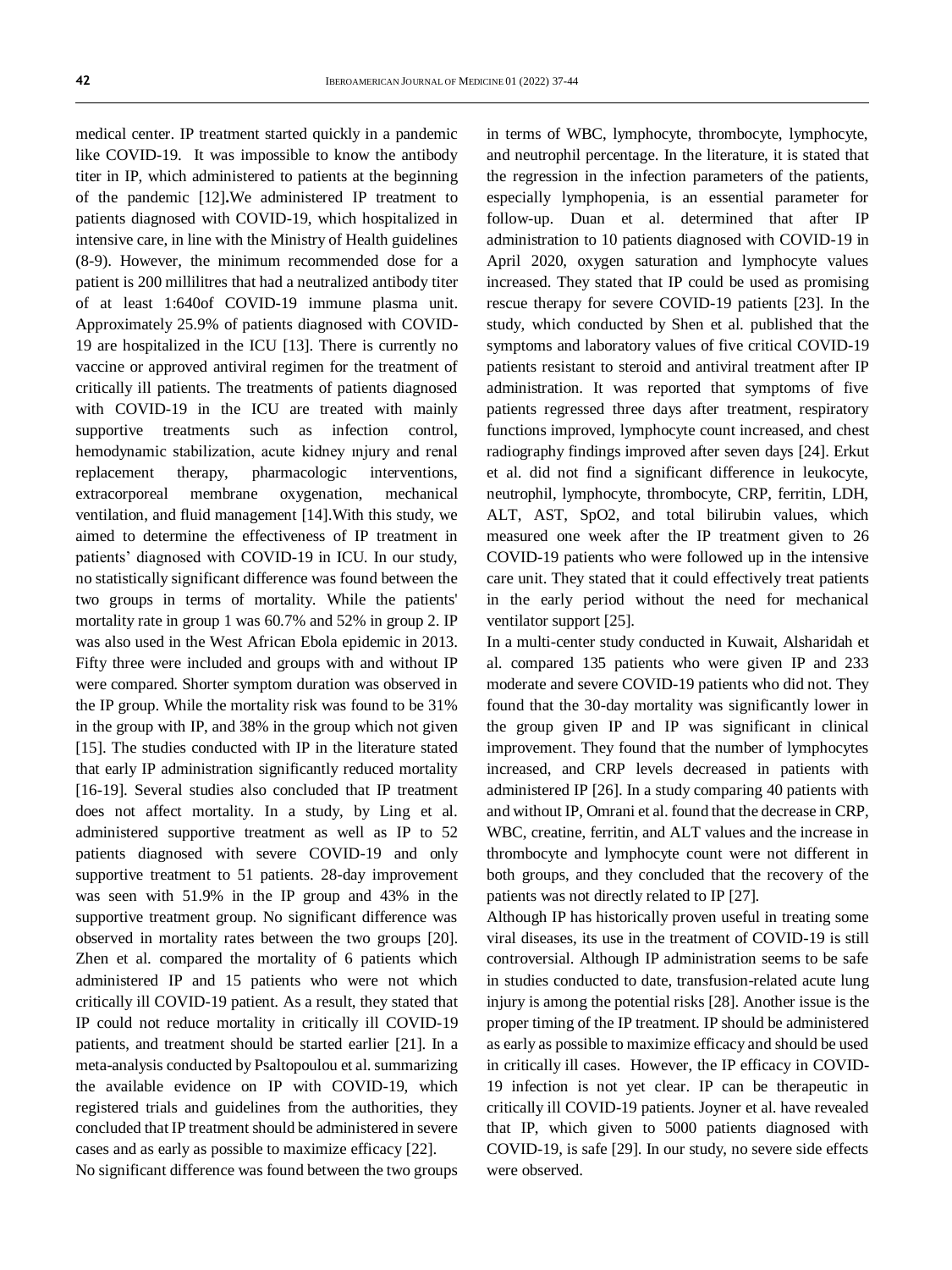In a pandemic, IP can be an easily accessible source of antiviral antibodies. Fresh frozen plasma (FFP) is a treatment used in many clinical indications with a wellknown safety profile. In our country, in the guideline published in April 2020, it is recommended to use IP between 7-14 days, preferably after the onset of symptoms in COVID-19 patients [8]. In the guideline updated in October 2020, it is recommended to be used within seven days at the latest after the onset of symptoms [9].

The indications for IP administration were narrowed, and it was recommended to be given before intensive care. They stated that IP, which is given in critical condition and when cytokine storm develops, might harm the patient since the antibodies have already been developed (Table 1). In our patients, IP was applied approximately seven days after the ICU hospitalization. According to the recently updated guideline, it seems that it was administered later than the recommended time for the treatment of COVID-19. This may be why it was not statistically significant in terms of mortality and intensive care stay in both groups.

### **5. CONCLUSIONS**

IP was used in the early stages of the pandemic in critical intensive care patients in the COVID-19 pandemic. As time passed, publications were stating that the earlier initiation of IP in the treatment of COVID-19 would be more effective. IP treatment was started before the patients came to the intensive care unit. As a result, administering convalescent plasma at an early stage of sickness should potentially be more effective.

Our findings revealed that immune plasma treatment was not effective in recovery and decreasing the mortality rates in the COVID-19 infected intensive care unit patients. Further studies are needed to investigate the efficacy of administering immunomodulatory therapies on the outcome before the hyperinflammatory process starts.

### **6. CONFLICT OF INTERESTS**

The authors have no conflict of interest to declare. The authors declared that this study has received no financial support.

# **7. REFERENCES**

*1. Alkan Çeviker S, Dindar Demiray EK. [Other Respiratory Viruses for Differential Diagnosis of SARS-CoV-2 (COVID 19) Infection]. J Biotechnol and Strategic Health Res. 2020;1(Özel Sayı):45-9. doi[: 10.34084/bshr.714383.](https://doi.org/10.34084/bshr.714383)*

*2. Kaur KK, Allahbadia G, Singh M[. A comprehensive review on epidemiology,](https://www.iberoamjmed.com/journal/iberoamericanjm/article/doi/10.5281/zenodo.3757110)  [aetiopathogenesis, diagnosis and treatment of the novel coronavirus](https://www.iberoamjmed.com/journal/iberoamericanjm/article/doi/10.5281/zenodo.3757110) syndrome –- [COVID-19.](https://www.iberoamjmed.com/journal/iberoamericanjm/article/doi/10.5281/zenodo.3757110) Iberoam J Med. 2020;2(2):110-23. doi: [10.5281/zenodo.3757110.](http://dx.doi.org/10.5281/zenodo.3757110)*

*3. Gao YD, Ding M, Dong X, Zhang JJ, Kursat Azkur A, Azkur D, et al. Risk factors for severe and critically ill COVID-19 patients: A review. Allergy. 2021;76(2):428-55. doi[: 10.1111/all.14657.](https://doi.org/10.1111/all.14657)*

*4. Pascarella G, Strumia A, Piliego C, Bruno F, Del Buono R, Costa F, et al. COVID-19 diagnosis and management: a comprehensive review. J Intern Med. 2020;288(2):192-206. doi[: 10.1111/joim.13091.](https://doi.org/10.1111/joim.13091)*

*5. Bloch EM, Shoham S, Casadevall A, Sachais BS, Shaz B, Winters JL, et al. Deployment of convalescent plasma for the prevention and treatment of COVID-19. J Clin Invest. 2020;130(6):2757-65. doi[: 10.1172/JCI138745.](https://doi.org/10.1172/jci138745)*

*6. Chen L, Xiong J, Bao L, Shi Y. Convalescent plasma as a potential therapy for COVID-19. Lancet Infect Dis. 2020;20(4):398-400. doi[: 10.1016/S1473-](https://doi.org/10.1016/s1473-3099(20)30141-9) [3099\(20\)30141-9.](https://doi.org/10.1016/s1473-3099(20)30141-9)*

*7. Tanne JH. Covid-19: FDA approves use of convalescent plasma to treat critically ill patients. BMJ. 2020;368:m1256. doi: [10.1136/bmj.m1256.](https://doi.org/10.1136/bmj.m1256)*

*8. Kurulu Çalışması BD. COVID-19 Pandemisinde Sağlık Kurumlarında Çalışma Rehberi ve Enfeksiyon Kontrol Önlemleri. 2021. Available from: [https://covid19.saglik.gov.tr/Eklenti/40282/0/covid19](https://covid19.saglik.gov.tr/Eklenti/40282/0/covid19-saglikkurumlarindacalismarehberiveenfeksiyonkontrolonlemleripdf.pdf%20(accessed%20May%202021).) [saglikkurumlarindacalismarehberiveenfeksiyonkontrolonlemleripdf.pdf](https://covid19.saglik.gov.tr/Eklenti/40282/0/covid19-saglikkurumlarindacalismarehberiveenfeksiyonkontrolonlemleripdf.pdf%20(accessed%20May%202021).)  [\(accessed May 2021\).](https://covid19.saglik.gov.tr/Eklenti/40282/0/covid19-saglikkurumlarindacalismarehberiveenfeksiyonkontrolonlemleripdf.pdf%20(accessed%20May%202021).)*

*9. T.C. SAĞLIK BAKANLIĞI SAĞLIK HİZMETLERİ GENEL MÜDÜRLÜĞÜ Kan ve Kan Ürünleri Dairesi Başkanlığı . COVID-19 İMMÜN (KONVALESAN) PLAZMA TEDARİK VE KLİNİK KULLANIM REHBERİ. Available from:* 

*[https://shgmkanhizmetleridb.saglik.gov.tr/Eklenti/39167/0/covid-19-immun](https://shgmkanhizmetleridb.saglik.gov.tr/Eklenti/39167/0/covid-19-immun-plazma-rehberi-v5.pdf)[plazma-rehberi-v5.pdf.](https://shgmkanhizmetleridb.saglik.gov.tr/Eklenti/39167/0/covid-19-immun-plazma-rehberi-v5.pdf) (accessed May 2021).*

*10. Türkiye'de Kan Tedarik Sisteminin Güçlendirilmesi Teknik Destek Projesi. Ulusal kan ve kan bileşenleri hazırlama, kullanım ve kalite güvencesi rehberi. 2016. Avaiable from:* 

*[https://shgmkanhizmetleridb.saglik.gov.tr/Eklenti/36313/0/kan-ve-kan-bilesen](https://shgmkanhizmetleridb.saglik.gov.tr/Eklenti/36313/0/kan-ve-kan-bilesen-rehb-tr-9-mayis-2016-revpdf.pdf)[rehb-tr-9-mayis-2016-revpdf.pdf](https://shgmkanhizmetleridb.saglik.gov.tr/Eklenti/36313/0/kan-ve-kan-bilesen-rehb-tr-9-mayis-2016-revpdf.pdf) (accessed May 2021).*

*11. Rajendran K, Krishnasamy N, Rangarajan J, Rathinam J, Natarajan M, Ramachandran A. Convalescent plasma transfusion for the treatment of COVID-19: Systematic review. J Med Virol. 2020;92(9):1475-83. doi: [10.1002/jmv.25961.](https://doi.org/10.1002/jmv.25961)*

*12. Long QX, Tang XJ, Shi QL, Li Q, Deng HJ, Yuan J, et al. Clinical and immunological assessment of asymptomatic SARS-CoV-2 infections. Nat Med. 2020;26(8):1200-4. doi[: 10.1038/s41591-020-0965-6.](https://doi.org/10.1038/s41591-020-0965-6)*

*13. Lai CC, Shih TP, Ko WC, Tang HJ, Hsueh PR. Severe acute respiratory syndrome coronavirus 2 (SARS-CoV-2) and coronavirus disease-2019 (COVID-19): The epidemic and the challenges. Int J Antimicrob Agents. 2020;55(3):105924. doi[: 10.1016/j.ijantimicag.2020.105924.](https://doi.org/10.1016/j.ijantimicag.2020.105924)*

*14. Castro MG, Sadonio MJ, Castillo Landaburo AA, Cuevas G, Cogliano F, Galluccio F. Predicting of por outocmes in COVID-19 patients: Experience from an Argentinean hospital. Iberoam J Med. 2021;3(4):316-25. doi: [10.53986/ibjm.2021.0050.](https://doi.org/10.53986/ibjm.2021.0050)*

*15. van Griensven J, Edwards T, de Lamballerie X, Semple MG, Gallian P, Baize S, et al. Evaluation of Convalescent Plasma for Ebola Virus Disease in Guinea. N Engl J Med. 2016;374(1):33-42. doi[: 10.1056/NEJMoa1511812.](https://doi.org/10.1056/nejmoa1511812)*

*16. Mair-Jenkins J, Saavedra-Campos M, Baillie JK, Cleary P, Khaw FM, Lim WS, et al. The effectiveness of convalescent plasma and hyperimmune immunoglobulin for the treatment of severe acute respiratory infections of viral etiology: a systematic review and exploratory meta-analysis. J Infect Dis. 2015;211(1):80-90. doi[: 10.1093/infdis/jiu396.](https://doi.org/10.1093/infdis/jiu396)*

*17. Arabi Y, Balkhy H, Hajeer AH, Bouchama A, Hayden FG, Al-Omari A, et al. Feasibility, safety, clinical, and laboratory effects of convalescent plasma therapy for patients with Middle East respiratory syndrome coronavirus*